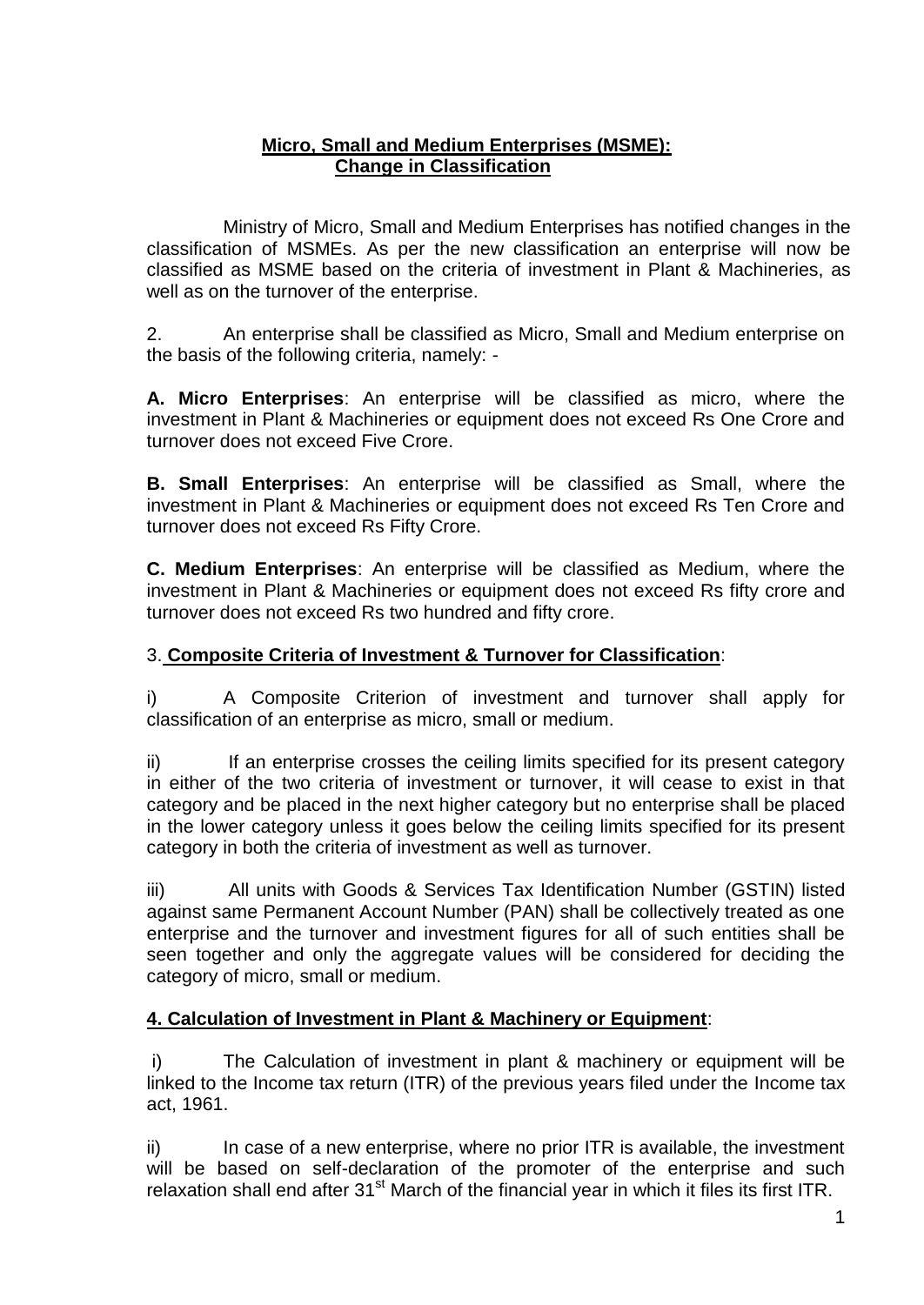iii) The expression "Plant & Machineries" or " Equipment" of the enterprise shall have the same meaning as assigned to the Plant & Machinery in the income tax rules, 1962 framed under the income tax act 1961, and shall include all tangible assets (other than land and building, furniture & fittings).

iv) The purchase (Invoice) value of plant & machinery or equipment, whether purchased first hand or second hand shall be taken into account excluding Goods & Services (GST), on self-disclosure basis, if the enterprise is a new one without ITR.

### v) **However, cost of the following plant & machinery / equipment etc. would be excluded for computation of investment value.**

a) Equipment such as tools, jigs, dies, moulds, and spare parts for maintenance and the cost of consumable stores;

b) Installation cost of plant &machinery;

c) Research & development and pollution control equipment;

d) Power generation set and extra transformer installed by the enterprise as per the Regulations of the State Electricity Board;

e) Bank charges and Service Charges paid to the National Small Industries Corporation or the State Small Industries Corporation.

f) Procurement or Installation of cables, wiring bars, and electrical control panels (not mounted on individual machines)

g) Oil circuit breakers or miniature circuit breakers which are necessarily to be used for providing electrical power to the plant and machinery or for safety measures;

h) Gas producing plants;

i) Transportation charges (**other than** sales tax or value-added tax and excise duty) for indigenous machinery from the place of their manufacture to the site of the enterprise);

j) Charges paid for technical know-how for erection of plant machinery;

k) Such storage tanks which store raw materials and finished products only and are not linked with the manufacturing process;

- l) Fire-fighting equipment; and
- m) Such other items as may be specified, by notification from time to time.

# **5. Calculation of Turnover:**